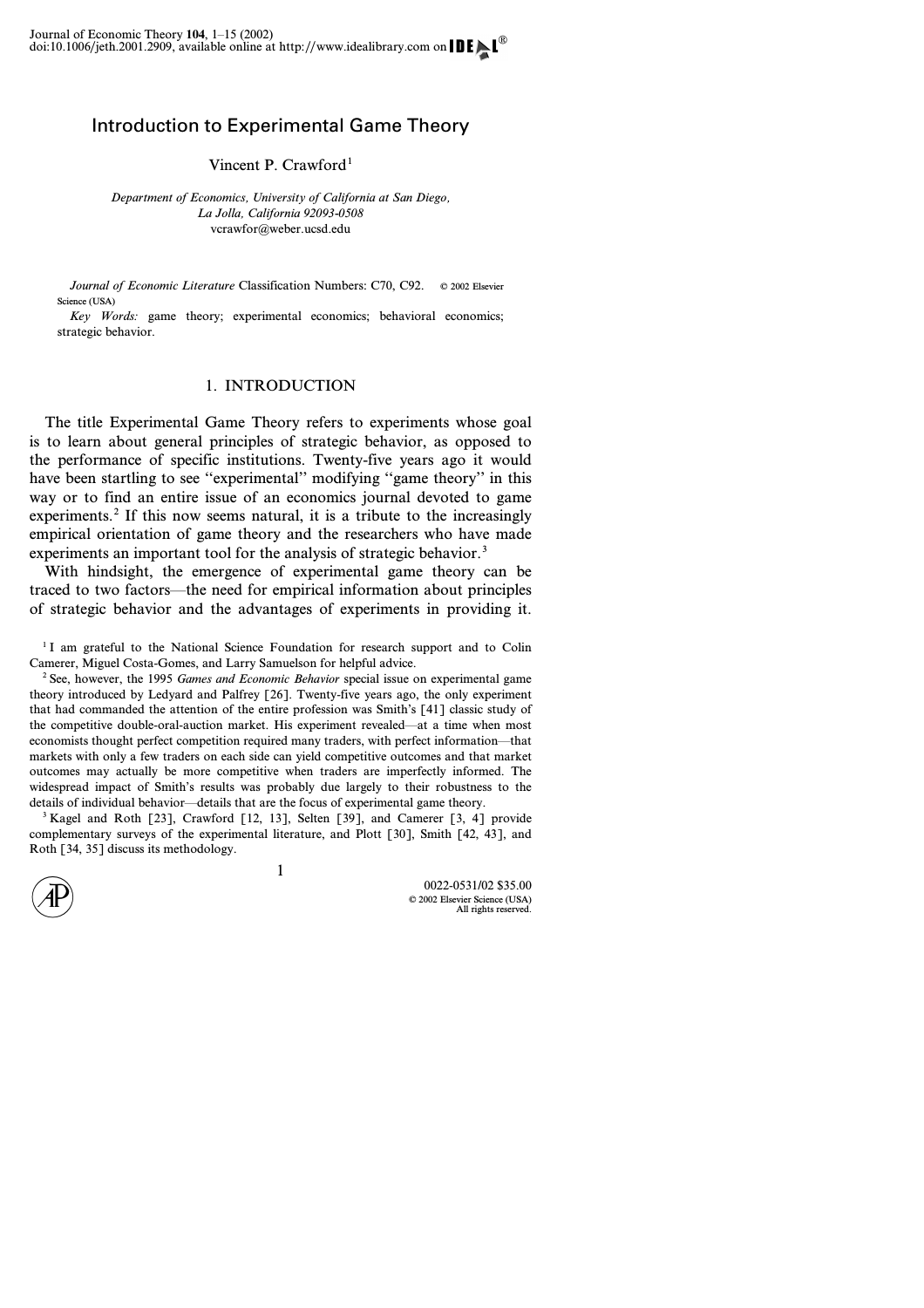This need was long obscured by the game-theoretic custom of trying to predict behavior entirely by theory, applying notions of equilibrium and refinements to the structure of the game.<sup>4</sup> This custom admits a role for empirical knowledge about players' preferences, feasible decisions, and information just as in nonstrategic microeconomics, but it precludes any role for empirical input about the principles that determine how players respond to a given game.

Excluding such input is comparatively innocuous in nonstrategic settings, where rationality in the sense of expected-utility maximization often provides a reasonably reliable guide to behavior once preferences, decisions, and information have been identified. But it is far from innocuous in strategic settings, where rationality alone seldom yields definite predictions, reliable or not, and consensus about how to strengthen it is if anything more remote than 25 years ago. As a result, most games of interest in economic applications raise questions about strategic behavior that seem likely to be adequately resolved only by combining theory and empirical knowledge. $5$ 

The need for empirical knowledge about principles of strategic behavior creates a special role for experiments in game theory. The predictions of game theory—particularly noncooperative game theory, which underlies most applications—are notoriously sensitive to the details of the structure of the game, and much of this sensitivity is reflected in observed behavior. Such details can seldom be precisely observed or adequately controlled in the field. The laboratory shares some of these problems, but the control and observation that modern experimental techniques allow often give experiments a decisive advantage in identifying the relationship between strategic behavior and the environment.<sup>6</sup> In this endeavor, theory and experiment play strongly complementary roles, with theory providing a framework within which to gather and interpret empirical information about behavior, and experiments indicating which parts of the theory are

<sup>4</sup> The custom may reflect the early conception of game theory as a mathematical investigation of the behavior of idealized ''perfectly rational'' agents and the view that this would be fully adequate to predict strategic behavior. Schelling [37] gave an early and influential dissenting view, which did little to alter the custom among theorists.

<sup>5</sup> Economic games usually have multiple rationalizable outcomes and often have multiple equilibria. In principle, the limitations of a purely rationality-based approach could be overcome by more powerful theory, as for example in Harsanyi and Selten [20]; but this program now appears unlikely to succeed without admitting empirical knowledge. The limitations are transformed, but not eliminated, by viewing equilibrium as the outcome of an adaptive learning process, which raises many new issues that theory alone does not satisfactorily resolve.

<sup>6</sup> There is nonetheless a history of valuable empirical work using field data from strategic environments, usually with well-specified, observable structures, as for example in auctions or centralized labor markets.